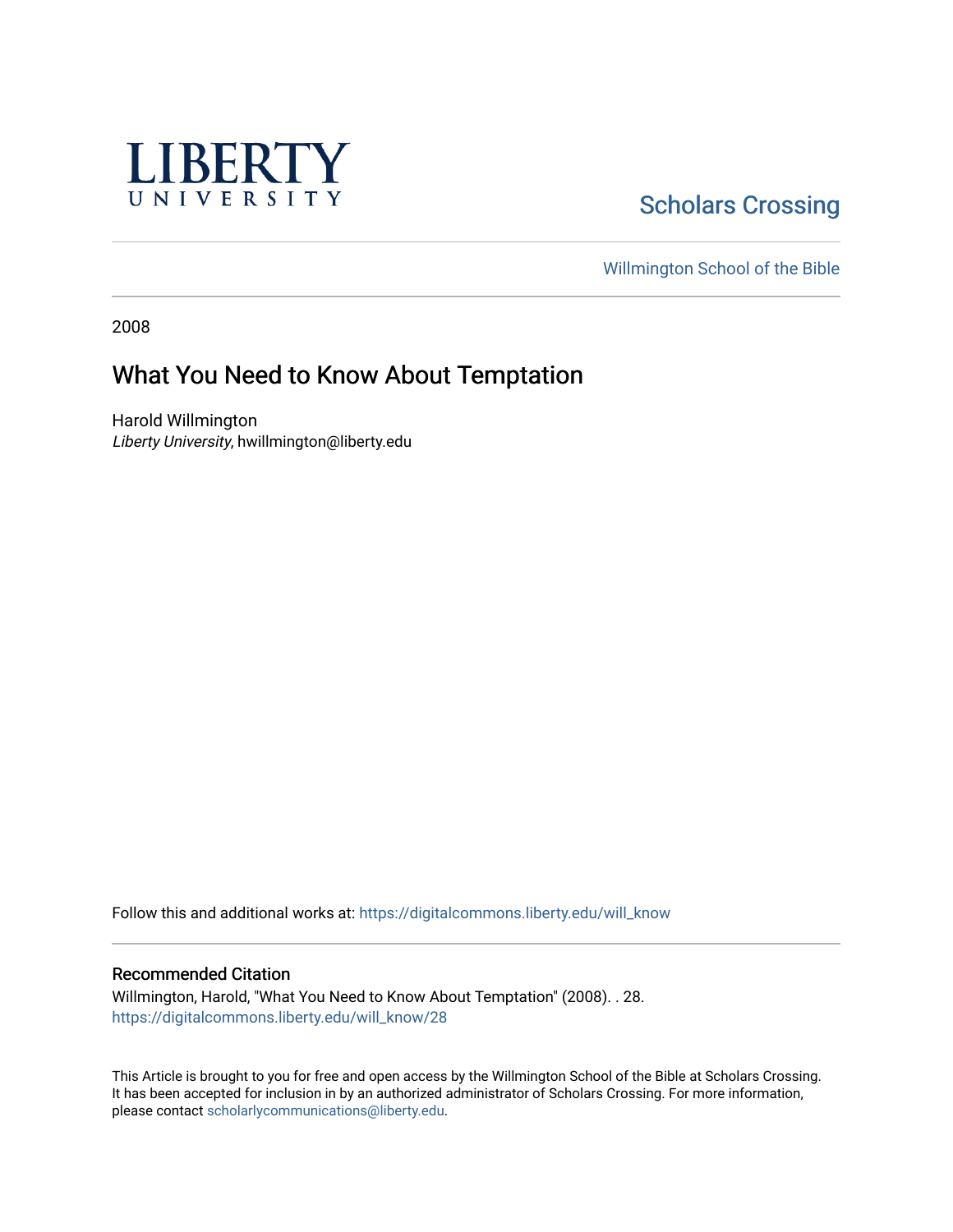# WHAT YOU NEED TO KNOW ABOUT TEMPTATION

The words **tempt, tempting,** and **temptation** are key important concepts in the scriptures, being referred to over 70 times in 20 biblical books. This vital study overviews temptation in the life of Christ and temptation in regard to the Christian.

"Then was Jesus led up of the Spirit into the wilderness to be tempted of the devil. And when he had fasted forty days and forty nights, he was afterward an hungred. And when the tempter came to him, he said, If thou be the Son of God, command that these stones be made bread. But he answered and said, It is written, Man shall not live by bread alone, but by every word that proceedeth out of the mouth of God. Then the devil taketh him up into the holy city, and setteth him on a pinnacle of the temple, And saith unto him, If thou be the Son of God, cast thyself down: for it is written, He shall give his angels charge concerning thee: and in their]hands they shall bear thee up, lest at any time thou dash thy foot against a stone. Jesus said unto him, It is written again, Thou shalt not tempt the Lord thy God. Again, the devil taketh him up into an exceeding high mountain, and sheweth him all the kingdoms of the world, and the glory of them; And saith unto him, All these things will I give thee, if thou wilt fall down and worship me. Then saith Jesus unto him, Get thee hence, Satan: for it is written, Thou shalt worship the Lord thy God, and him only shalt thou serve. Then the devil leaveth him, and, behold, angels came and ministered unto him" (Matt. 4:1-11).

### Temptation and the Son of God

In what ways can the temptations experienced by the first Adam and the second Adam be compared and contrasted?

- 1. The comparison—In his first epistle, John separated all temptations into three general categories or groups (1 John 2:16). These are: the lust of the flesh, the lust of the eyes, and the pride of life.
	- a. The first Adam was tempted in each area (Gen. 3:6).
		- (1) "The tree was good for food" (the lust of the flesh).
		- (2) "It was pleasant to the eyes" (the lust of the eyes).
		- (3) "A tree desired to make one wise" (the pride of life).
	- b. The second Adam was tempted in each area.
		- $(1)$  "Command that these stones be made bread" (the lust of the flesh).
		- (2) "The devil … showeth him all the kingdoms of the world and the glory of them" (the lust of the eyes).
		- (3) "Cast thyself down: for … he shall give his angels charge concerning thee" (the pride of life).
- 2. The contrast
	- a. The first Adam was tempted in a beautiful garden, while the second Adam met Satan in a desolate wilderness.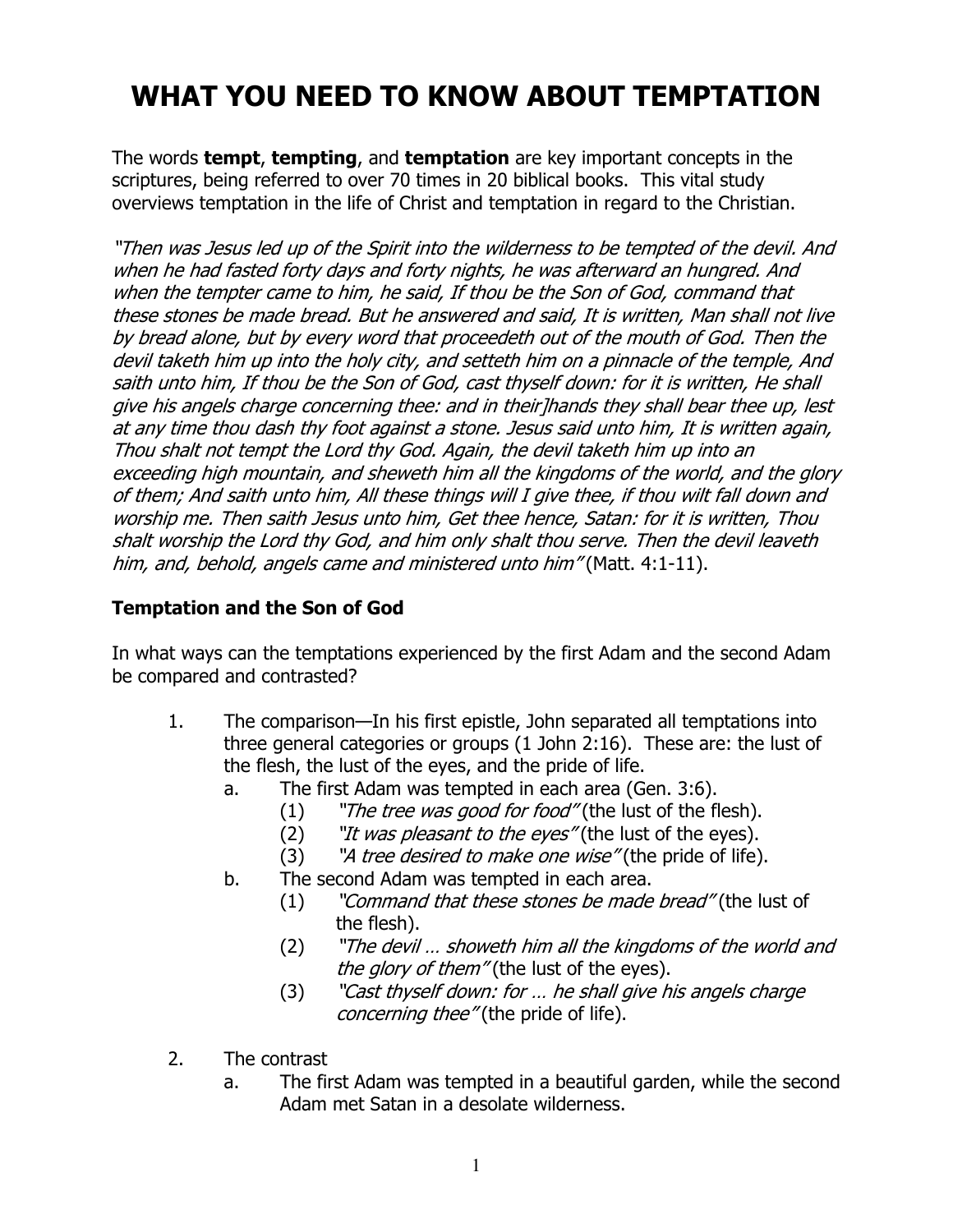b. The first Adam experienced total failure, while the second Adam was completely victorious.

Did Satan know whom he was tempting? He did indeed. The account in Matt. 4:3 and 4:6 is in the indicative mode in the Greek and should be rendered, "Since you are the Son of God." What benefits did Satan offer him?

- 1. First temptation: To fill his stomach (and thus depend upon his own resources).
- 2. Second temptation: To jump off the temple (and thus force the hand of the Father).
- 3. Third temptation: To grasp the kingdoms of this world (and thus refuse Calvary).

What trick did Satan use during the second temptation? He attempted to confuse Christ by quoting Scripture out of context (compare Matt. 4:6 with Psa. 91:11-12). In essence, he did the same thing in dealing with the first Adam (Gen. 3:1).

Why are Jesus' temptations associated with a period of forty days? This number is often one of tempting or testing as found in the Bible. Examples would be:

- 1. Moses (Exod. 24:18; 34:28)
- 2. Israel (Deut. 8:2-3)
- 3. Elijah (1 Kings 19:8)
- 4. Goliath (1 Sam. 17:16)

Did Satan really have the right to offer Christ "all the kingdoms of the world and the glory of them" (Matt. 4:8)?

- 1. In a shallow and temporary sense, yes (see John 14:30; Eph. 2:2; 6:12; 1 John 5:19; Rev. 13:7).
- 2. In the deepest and most eternal sense, no. "Yet have I set my king upon my holy hill of Zion. I will declare the decree: the LORD hath said unto me, Thou art my Son; this day have I begotten thee. Ask of me, and I shall give thee the heathen for thine inheritance, and the uttermost parts of the earth for thy possession. Thou shalt break them with a rod of iron; thou shalt dash them in pieces like a potter's vessel" (Psa. 2:6-9). "And the seventh angel sounded; and there were great voices in heaven, saying, The kingdoms of this world are become the kingdoms of our Lord, and of his Christ; and he shall reign for ever and ever" (Rev. 11:15).

How did Christ answer Satan? By the Word of God.

1. First temptation: "It is written, man shall not live by bread alone, but by every word that proceedeth out of the mouth of God." (Compare Matt. 4:4 with Deut. 8:3).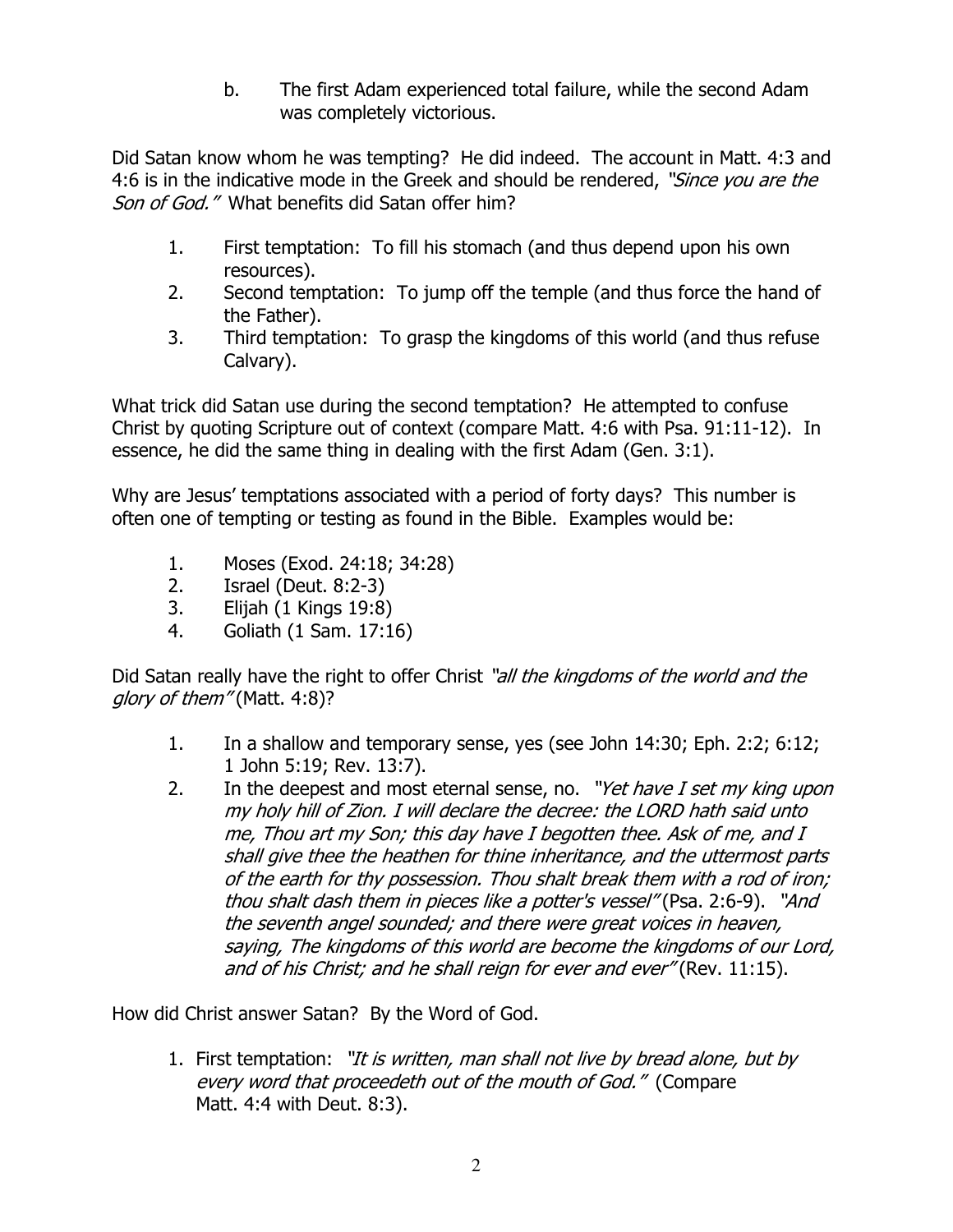2. Second temptation: "It is written again, Thou shalt not tempt the Lord thy God." (Compare Matt. 4:7 with Deut. 6:16).

This temptation was probably an attempt for him to prematurely (and wrongly) fulfill Mal. 3:1: "Behold, I will send my messenger, and he shall prepare the way before me: and the Lord, whom ye seek, shall suddenly come to his temple, even the messenger of the covenant, whom ye delight in: behold, he shall come, saith the LORD of hosts."

Satan's supreme object in the temptation ordeal was to cause Christ to act by himself, independent of the Father. Just what does it mean to tempt God? Israel is said to have tempted God on ten specific occasions en route to the promised land (see Num. 14:11, 22; Heb. 3:9). It means simply to presume upon the goodness of God. It refers to using this goodness in a selfish way. It means to force God's hand on something. Had Christ actually jumped from this temple pinnacle, God would have been forced to step in and save Christ from smashing his physical body on the ground below.

3. Third temptation: "Get thee hence, Satan: for it is written, thou shalt worship the Lord thy God, and him only shalt thou serve." (Compare Matt. 4:10 with Deut. 6:13. See also James 4:7.)

 Dr. Everett F. Harrison writes the following about the third temptation: "In this final episode Satan is unmasked. Gone is any suggestion that he is working for the best interests of the Son of God. No citation from Scripture is offered. Satan reveals the inner most secret of his being. Much as he enjoys the distinction of being the prince of this world, a distinction only sin has enabled him to achieve, he covets something else infinitely more. He would be like the Most High. He would receive to himself what is most characteristically and exclusively the prerogative of God, namely, worship. A true angel abhors the very thought of being worshiped (Rev. 22:8-9), but this fallen angel fiercely, cravenly covets it. That such an offer was extended to Jesus is a testimony to his greatness. The stakes are high. When Satan made Judas his victim, his bait was a mere thirty pieces of silver. Indeed Satan could not well offer a lesser inducement to our Lord, for the nations were the promised inheritance of the Messiah and the uttermost parts of the earth were his anticipated possession (Psa. 2:8). In Psalms this passage follows immediately the divine recognition of the sonship of the Messiah, the focal point of the temptation. 'Ask of me,' says God, but Satan brazenly usurps the place of the Almighty." (A Short Life of Christ, p. 90)

 As can be seen Christ quotes from the book of Deuteronomy each time. It is no accident that higher criticism in Germany began with Deuteronomy in its vicious arrack against the Bible.

Is this the only time Satan tempted Christ? No. In Luke 4:13 we are told: "And when the devil had ended all the temptation, he departed from him for a season." Note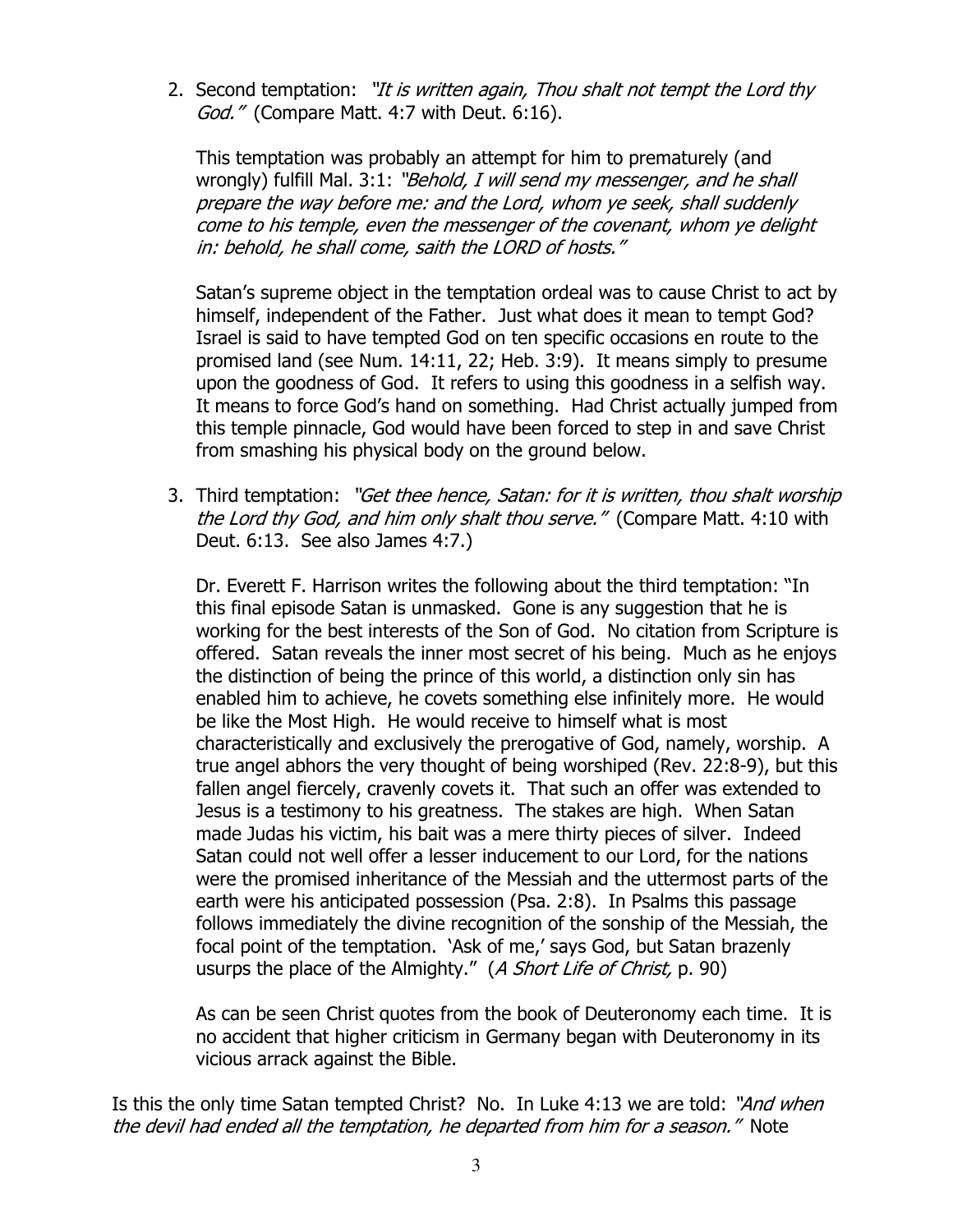especially the last three words. Satan tempted Christ all through his ministry. At least three specific instances come to mind here in which, at a later date, Satan continued his tempting work against Christ.

- 1. As expressed by the 5,000 men Christ fed—"When Jesus therefore perceived that they would come and take him by force, to make him a king, he departed again into a mountain himself alone" (John 6:15). "Bypass the cross and grab the crown!"
- 2. As expressed by Simon Peter—"From that time forth began Jesus to shew unto his disciples, how that he must go unto Jerusalem, and suffer many things of the elders and chief priests and scribes, and be killed, and be raised again the third day. Then Peter took him, and began to rebuke him, saying, Be it far from thee, Lord: this shall not be unto thee. But he turned, and said unto Peter, Get thee behind me, Satan: thou art an offence unto me: for thou savourest not the things that be of God, but those that be of men" (Matt. 16:21-23). "Don't even talk about the Cross!"
- 3. As expressed by the mob at Calvary—"And they that passed by reviled him, wagging their heads, And saying, Thou that destroyest the temple, and buildest it in three days, save thyself. If thou be the Son of God, come down from the cross" (Matt. 27:39-40). "Come down from the cross!"

What happened after the wilderness temptation? "Then the devil leaveth him, and, behold, angels came and ministered unto him" (Matt. 4:11). Heaven's angels played an important part in the earthly ministry of Christ.

- 1. They announced his birth (Luke 1-2; Matt. 1).
- 2. They later ministered to him in Gethsemane (Luke 22:43).
- 3. They announced his resurrection (Matt. 28:6).

Could Christ have sinned during the temptation experience? He could not; God cannot sin. The Bible declares:

- 1. He knew no sin (2 Cor. 5:21).
- 2. He did no sin (1 Peter 2:22; Heb. 4:15).
- 3. He had no sin (1 John 3:5; John 14:30). (See also Heb. 7:26.)

What then was the purpose for the temptation? The purpose was not to see if he would, but to prove that he could no sin. During the settling of the West a railroad company faced a problem. A bridge spanning a deep chasm gained the reputation of being unsafe. Careful examination by railroad officials showed this to be totally unfounded, but the rumor persisted. Finally, a train was formed made up of only heavy locomotives. For an entire day as hundreds watched, this train crossed and recrossed the bridge. Why was this done? Did the railroad engineers arrange the experiment to see if the bridge would hold, or did they do it to prove it would hold? The obvious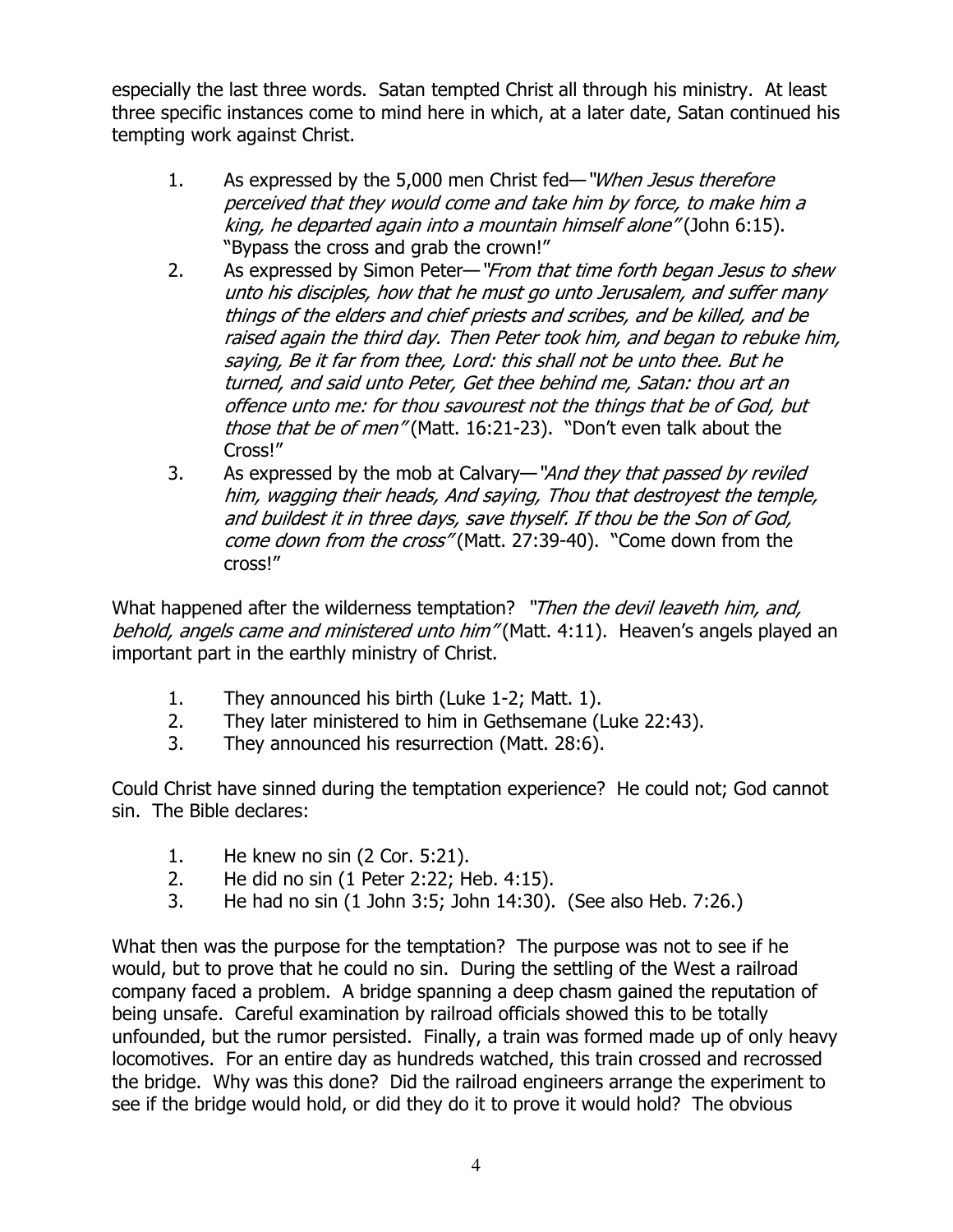answer here may be applied to the purpose of Christ's temptations. The purpose was to provide the believer with an experienced high priest (see Heb. 4:15; 2:18).

### Temptation and the Saint of God

Were both God and Satan involved in the temptation of Christ? Is this the case also, when we are tempted? The answer to both questions is yes. The reason for this is seen in the two-fold meaning of the word temptation.

- 1. First meaning—To test in a good sense with the goal of confirming one in matters of righteousness
	- a. As experienced by Jesus—"Then was Jesus led up of the spirit into the wilderness to be tempted of the devil" (Matt. 4:1). "For we have not an high priest which cannot be touched with the feeling of our infirmities; but was in all points tempted like as we are, yet without sin" (Heb. 4:15).
	- b. As experienced by believers—"And it came to pass after these things, that God did tempt Abraham, and said unto him,, Abraham: and he said, Behold, here I am" (Gen. 22:1).
- 2. Second meaning—To entice one into evil
	- a. As experienced by Jesus—Satan made a desperate attempt to entice Jesus into evil.
	- b. As experienced by believers—"And Satan stood up against Israel, and provoked David to number Israel" (1 Chron. 21:1). "Let no man say when he is tempted, I am tempted of God: for God cannot be tempted with evil, neither tempteth he any man: But every man is tempted, when he is drawn away of his own lust, and enticed" (James 1:13-14).

In light of this, is it ever (or always) a sin for the believer to be tempted? It all depends upon just who has led us into the temptation itself!

- 1. If our guide has been the Holy Spirit (as was the case here in Matt. 4), then it can be said that not only is temptation not a sin, it is actually both an honor and an opportunity.
	- a. It is an honor because it demonstrated that God can trust us. He knows just how much we can withstand (Psa. 103:13-14), and will not allow the temptation to go beyond that limit (1 Cor. 10:13). This is why both James and Peter could describe temptation in such a positive light. "My brethren, count it all joy when ye fall into divers temptations … Blessed is the man that endureth temptation: for when he is tried, he shall receive the crown of life, which the Lord hath promised to them that love him" (James 1:2, 12). "Wherein ye greatly rejoice, though now for a season, if need be, ye are in heaviness through manifold temptations: That the trial of your faith, being much more precious than of gold that perisheth,